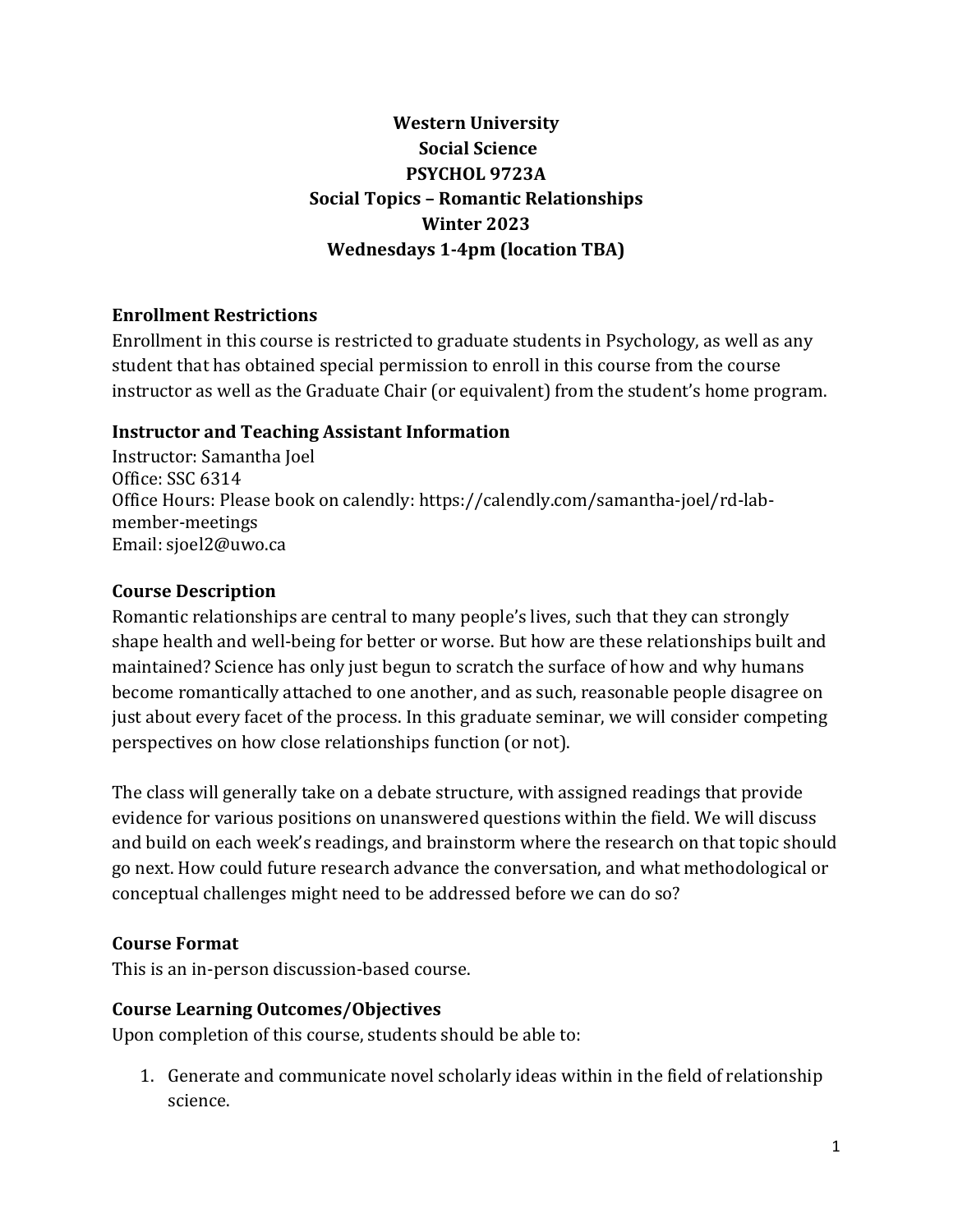- 2. Discuss current methodological, empirical, and theoretical challenges in the field of relationship science.
- 3. Lead insightful, nuanced, and respectful discussions in a group.

# **Methods of Evaluation**

# **Discussion Leading (20%)**

One student will be tasked each week with leading the discussion. The discussion leader should begin with a roughly 15-20 minute presentation outlining that week's topic. You are free to integrate any supplementary literature that you think will help to situate the topic for the class. Then, lead the class in a discussion about the key issues raised. Your presentation should demonstrate your knowledge of the literature on the chosen topic, and your ability to think deeply (and get others to think deeply) about the work.

# **Weekly Idea Generation (30%)**

After completing the readings, please write a 1-page single-spaced piece on where you think the research should go next. If the assigned articles conflict with one another, how might we be able to reconcile the conflicting evidence? If they put forth a challenge facing the field, how might we begin to tackle that challenge? What additional evidence do you think could be collected that would move the field forward? Perhaps you think we're asking the wrong questions entirely, and that the whole discussion should be shifted in some way. Maybe you think there's another field or discipline that could be brought in to inform the research. Or, maybe you think that the area of research is plagued by an important methodological problem that needs to be dealt with before the relevant questions can be answered. Your ideas do not need to be fully formed in this write-up; they will merely serve as a jumping-off point for our discussions. Please submit your idea generation piece on OWL by midnight the day before class each week. Submissions received after class will not be graded. Your final grade for this section will be based on the average of your best six submissions.

# **Class Participation (20%).**

All students are expected to participate actively and respectfully. If you're not very comfortable speaking in group settings, this class is a great opportunity to work on that. Your perspectives are worth sharing! If you are very comfortable speaking in group settings: we love your energy, but be sure to pull back sometimes to make room for other voices. Everyone: consider how you would like others to engage with your thoughts and ideas, and please do the same for your colleagues.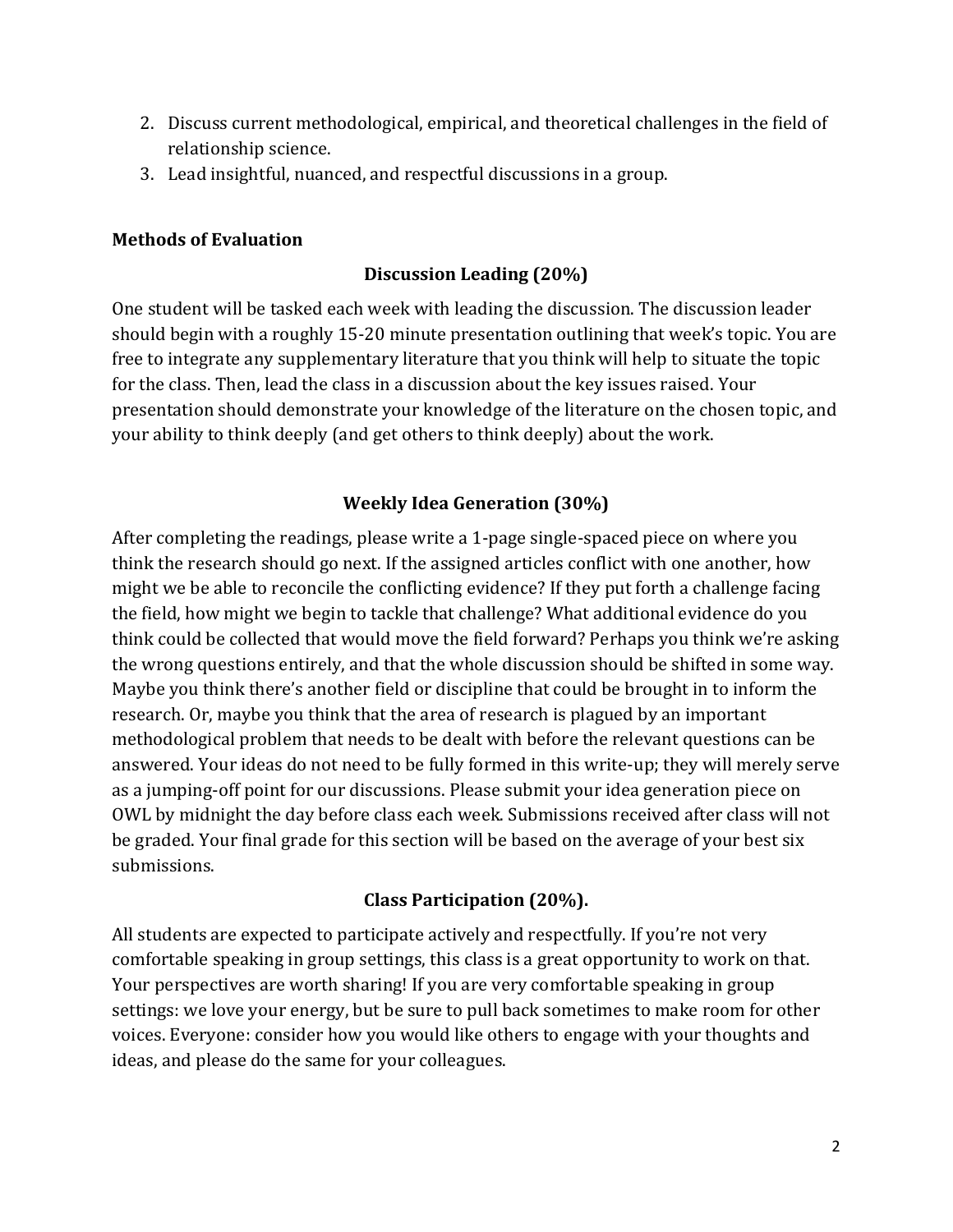## **Final Project (30%)**

Your final project in the course can take one of several different forms (worth 30% of grade). You will be tasked with writing an 8-12 page paper in the field of relationship formation and development, which could take the form of a) a theoretical review paper, b) a proposal, c) a methodological paper, or d) something else that advances your scholarly goals. Please schedule a meeting with me in the first 4 weeks of the semester to explore what type of project would be most useful to you in your graduate work.

## **Course Materials and Timeline**

## **January 12 INTRODUCTION (NO READINGS)**

#### **January 19 WHERE WE'VE BEEN AND WHERE WE'RE GOING**

Berscheid, E. (1999). The greening of relationship science. *American psychologist*, *54*(4), 260.

Reis, H. T. (2007). Steps toward the ripening of relationship science. *Personal Relationships*, *14*(1), 1-23.

Finkel, E. J., Simpson, J. A., & Eastwick, P. W. (2017). The psychology of close relationships: Fourteen core principles. *Annual Review of Psychology, 68,* 383-411.

## **January 26 WHAT IS LOVE? (FOUNDATIONAL THEORIES)**

## **Love is attachment**

Hazan, C. & Shaver, P. (1987). Romantic love conceptualized as an attachment process. *Journal of Personality and Social Psychology, 52*, 511-524.

## **Love is commitment**

Rusbult, C. E., & Buunk, B. P. (1993). Commitment processes in close relationships: An interdependence analysis. *Journal of Social and Personal Relationships, 10,* 175-204.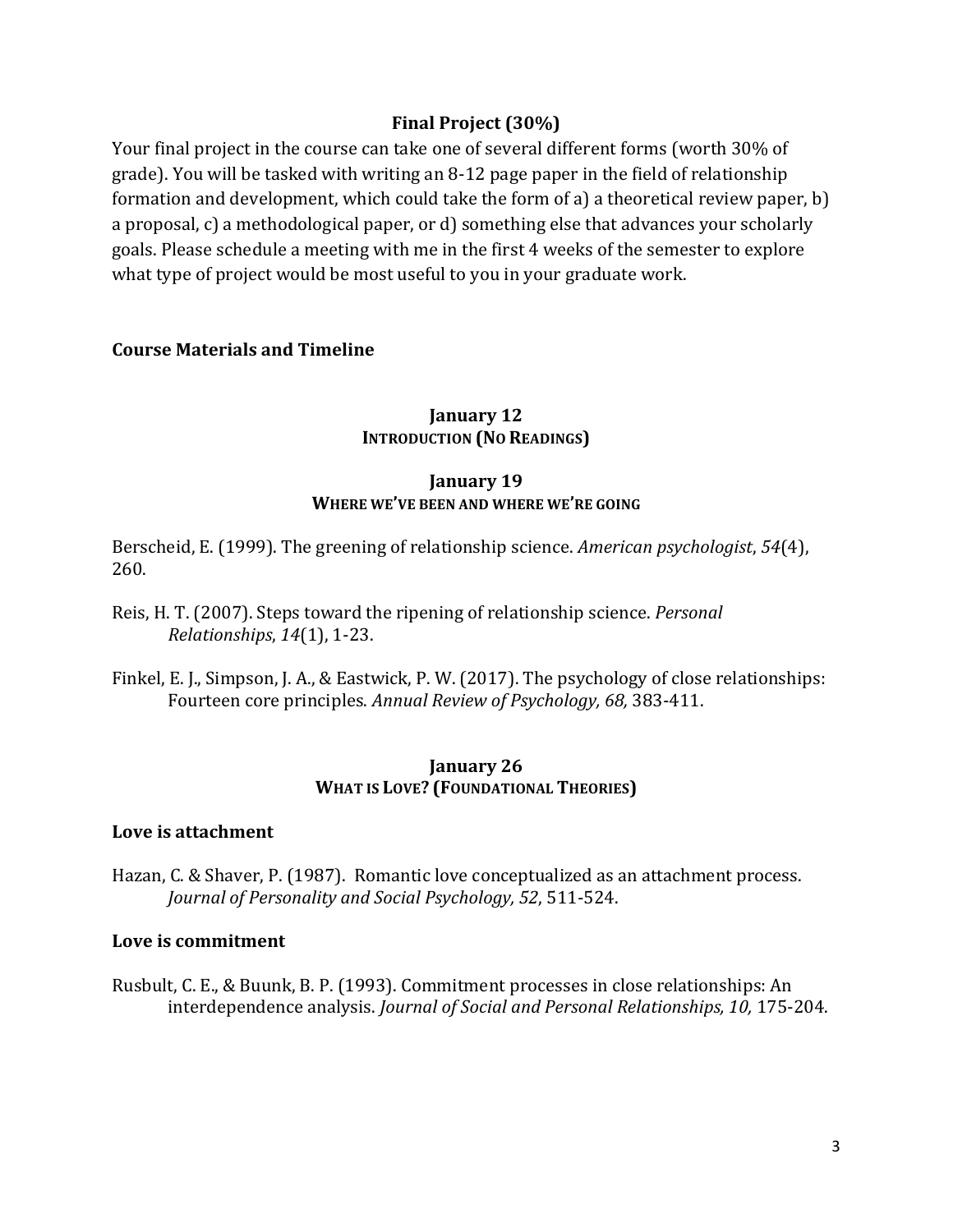#### **Love is responsiveness**

Reis, H. T. (2012). Perceived partner responsiveness as an organizing theme for the study of relationships and well-being. In L. Campbell & T. J. Loving (Eds.), *Interdisciplinary research on close relationships: The case for integration* (pp. 27–52). American Psychological Association. [https://doi.org/10.1037/13486-002](https://psycnet.apa.org/doi/10.1037/13486-002)

## **Honestly, it's all pretty correlated**

Fletcher, G. J., Simpson, J. A., & Thomas, G. (2000). The measurement of perceived relationship quality components: A confirmatory factor analytic approach. *Personality and Social Psychology Bulletin*, *26*(3), 340-354.

#### **February 2 CHALLENGING CLAIMS OF GENERALIZABILITY**

#### **Our samples broadly lack diversity**

Williamson, H. C., Bornstein, J. X., Cantu, V., Ciftci, O., Farnish, K. A., & Schouweiler, M. T. (2022). How diverse are the samples used to study intimate relationships? A systematic review. *Journal of Social and Personal Relationships*, *39*(4), 1087-1109.

## **Our findings may not generalize to less affluent couples**

Karney, B. R., Bradbury, T. N., & Lavner, J. A. (2018). Supporting healthy relationships in low-income couples: Lessons learned and policy implications. *Policy Insights from the Behavioral and Brain Sciences, 5(1),* 33-39.

#### **Our findings may not generalize across cultures**

Fonseca, A. L., Ye, T., Koyama, J., Curran, M., & Butler, E. A. (2020). A theoretical model for understanding relationship functioning in intercultural romantic couples. *Personal Relationships*, *27*(4), 760-784.

## **Our field is pretty diverse and generalizable, actually**

JK no one makes that claim.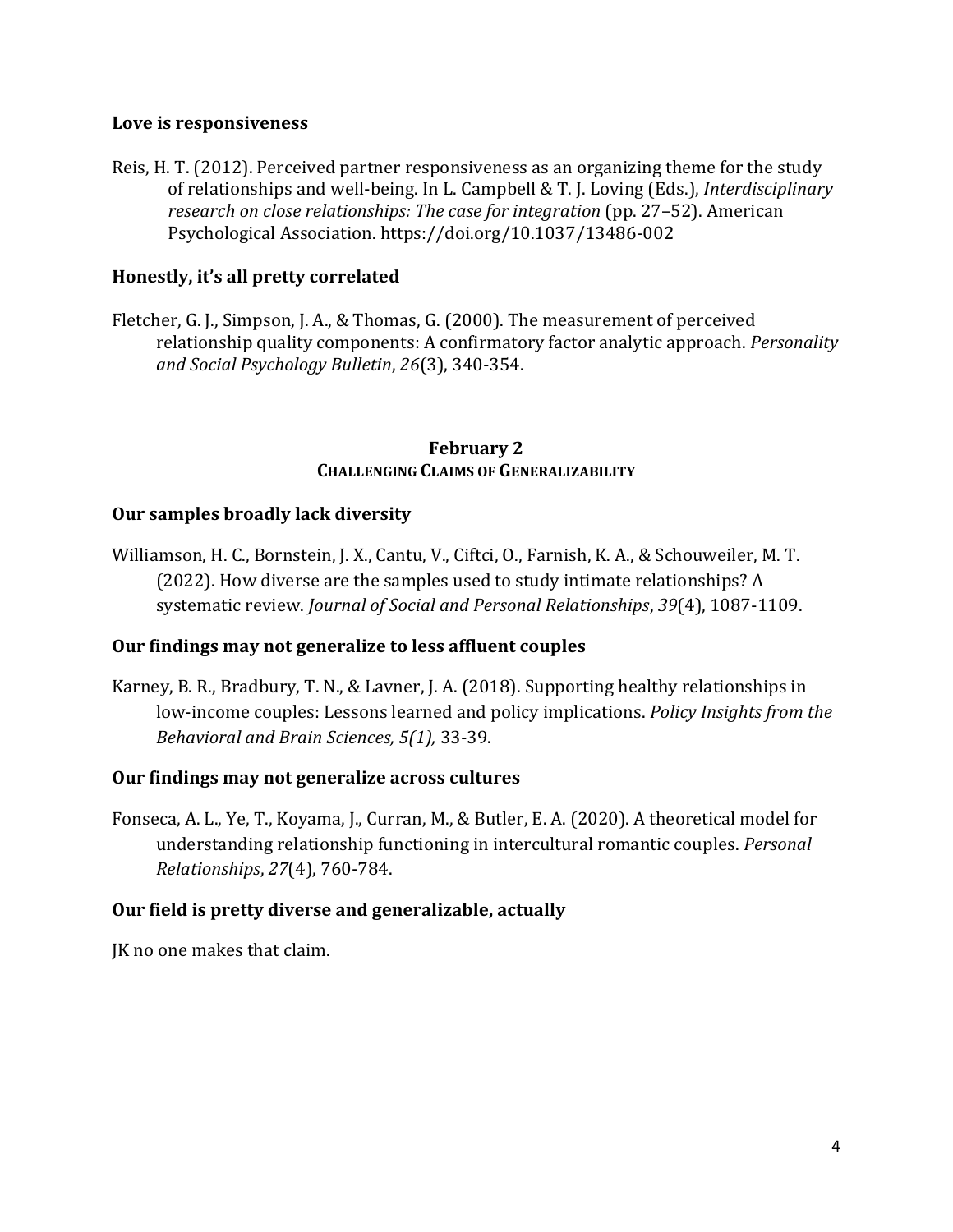# **February 9 CHALLENGING BIASES**

## **Dating is a different experience if you're not… straight**

Thorne, S. R., Hegarty, P., & Hepper, E. G. (2019). Equality in theory: From a heteronormative to an inclusive psychology of romantic love. *Theory & Psychology*, *29*(2), 240-257.

## **White**

Chopik, W. J., & Johnson, D. J. (2021). Modeling dating decisions in a mock swiping paradigm: An examination of participant and target characteristics. *Journal of Research in Personality*, *92*, 104076.

## **Cisgender**

Blair, K. L., & Hoskin, R. A. (2019). Transgender exclusion from the world of dating: Patterns of acceptance and rejection of hypothetical trans dating partners as a function of sexual and gender identity. *Journal of Social and Personal Relationships*, *36*(7), 2074-2095.

## **Interested in marriage**

DePaulo, B. M., & Morris, W. L. (2005). Singles in society and in science. *Psychological Inquiry*, *16*(2-3), 57-83.

## **February 16 HOW DO ROMANTIC PARTNERS TYPICALLY MEET?**

## **On Tinder, of course**

Timmermans, E., & Courtois, C. (2018). From swiping to casual sex and/or committed relationships: Exploring the experiences of Tinder users. *Information Society, 34*, 59- 70.

# **Actually, many are friends first**

Stinson, D. A., Cameron, J. J., & Hoplock, L. B. (2021). The Friends-to-Lovers pathway to romance: Prevalent, preferred, and overlooked by science. *Social Psychological and Personality Science*, 19485506211026992.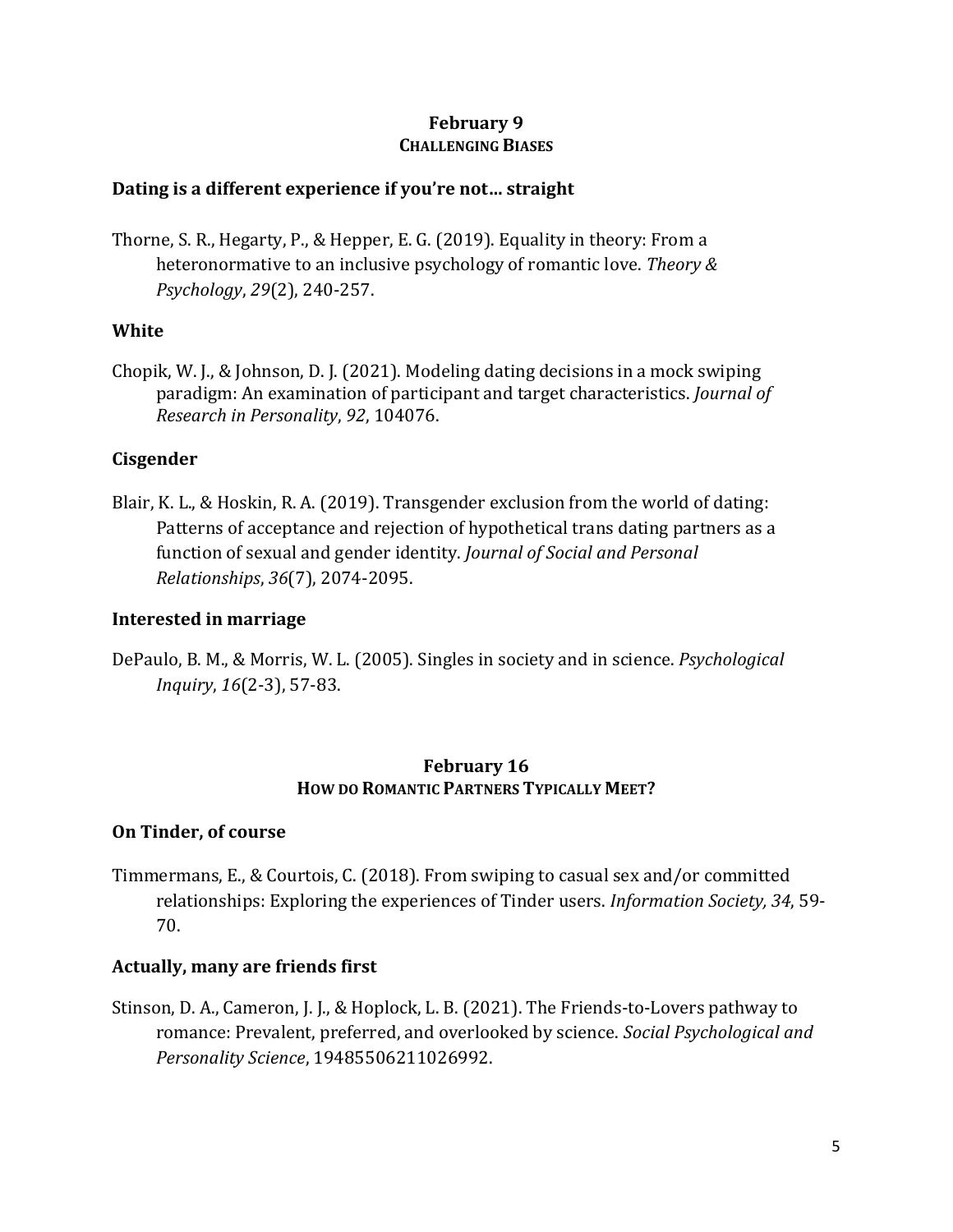#### **Actually—globally and historically—most marriages are arranged**

- Walker, R. S., Hill, K. R., Flinn, M. V., & Ellsworth, R. M. (2011). Evolutionary history of hunter-gatherer marriage practices. *PloS One, 6*, Article e19066.
- Imamoğlu, E.O., Ads, M.M., & Weisfeld, C.C. (2019). What is the impact of choosing one's spouse on marital satisfaction of wives and husbands? The case of arranged and selfchoice Turkish marriages. *Journal of Family Issues, 40*, 1270 - 1298.

## **February 23 NO CLASS: WINTER BREAK**

#### **March 2 DOES OVULATION INFLUENCE MATE PREFERENCES?**

#### **In important ways, yes**

Gildersleeve, K., Haselton, M. G., & Fales, M. R. (2014). Do women's mate preferences change across the ovulatory cycle? A meta-analytic review. *Psychological Bulletin, 140,* 1205-1259.

#### **No, that's just p-hacking and publication bias**

Wood, W., Kressel, L., & Joshi, P. D. (2014). Meta-analysis of menstrual cycle effects on women's mate preferences. *Emotion Review, 6,* 229-249.

#### **We don't know because our methods are bad**

Blake, K. R., Dixson. B. J. W., O'Dean, S. M., & Denson, T. F. (2016). Standardized protocols for characterizing women's fertility: A data-driven approach. *Hormones and Behavior, 81,* 74-83.

#### **With better methods, some effects are indeed still there**

Arslan, R. C., Schilling, K. M., Gerlach, T. M., & Penke, L. (2021). Using 26,000 diary entries to show ovulatory changes in sexual desire and behavior. *Journal of Personality and Social Psychology, 121(2),* 410–431.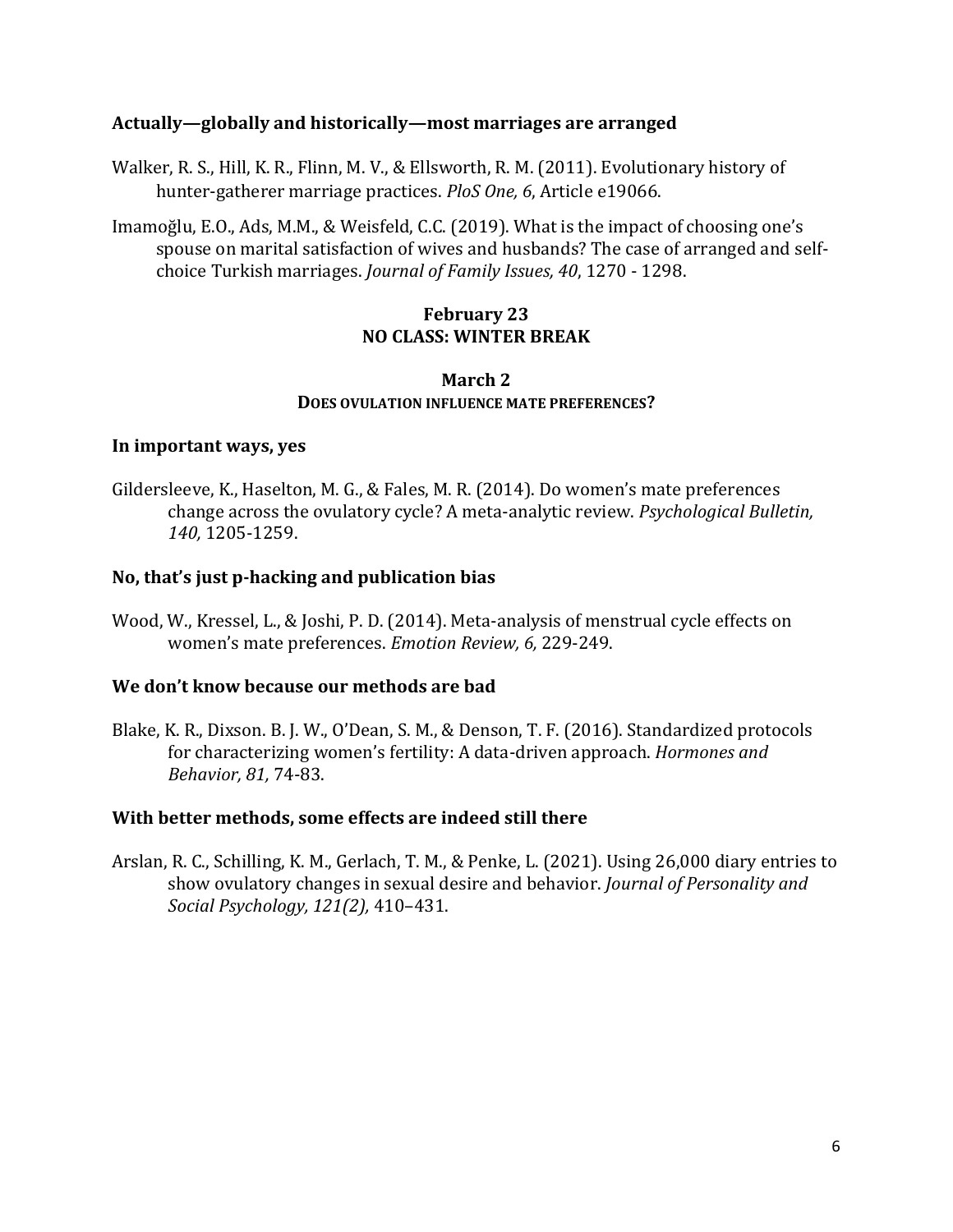## **March 9**

## **ARE SOME PAIRS OF INDIVIDUALS MORE COMPATIBLE THAN OTHERS?**

## **Not in terms of similarity on the big five dimensions**

Gattis, K. S., Berns, S., Simpsin, L. E., & Christensen, A. (2004). Birds of a feather or strange birds? Ties among personality dimensions, similarity, and marital quality. *Journal of Family Psychology, 18,* 564-574.

## **Similarity doesn't matter, but complementarity** *does* **matter**

Markey, P. M., & Markey, C. N. (2007). Romantic ideals, romantic obtainment, and relationship experiences. *Journal of Social and Personal Relationships, 24,* 517-533.

# **Complementarity doesn't matter**

Cundiff, J. M., Smith, T. W., Butner, J., Critchfield, K. L., & Nealey-Moore, J. (2015). Affiliation and control in marital interaction: Interpersonal complementarity is present but is not associated with affect or relationship quality. *Personal and Social Psychology Bulletin, 4,* 35-51.

## **Compatibility may not mean what we think it means**

Eastwick, P. W., Finkel, E. J., & Joel, S. (2022). Mate evaluation theory. *Psychological Review*.

#### **March 16 HOW PREDICTIVE ARE OUR MODELS?**

## **We're not very good at predicting relationship outcomes**

Joel, S., Eastwick, P. W., Allison, C. J., Arriaga, X. B., Baker, Z. G., Bar-Kalifa, E., ... & Wolf, S. (2020). Machine learning uncovers the most robust self-report predictors of relationship quality across 43 longitudinal couples studies. *Proceedings of the National Academy of Sciences*, *117*(32), 19061-19071.

## **We** *can* **predict relationship outcomes with the right variables**

McNulty, J. K., Meltzer, A. L., Neff, L. A., & Karney, B. R. (2021). How both partners' individual differences, stress, and behavior predict change in relationship satisfaction: Extending the VSA model. *Proceedings of the National Academy of Sciences*, *118*(27).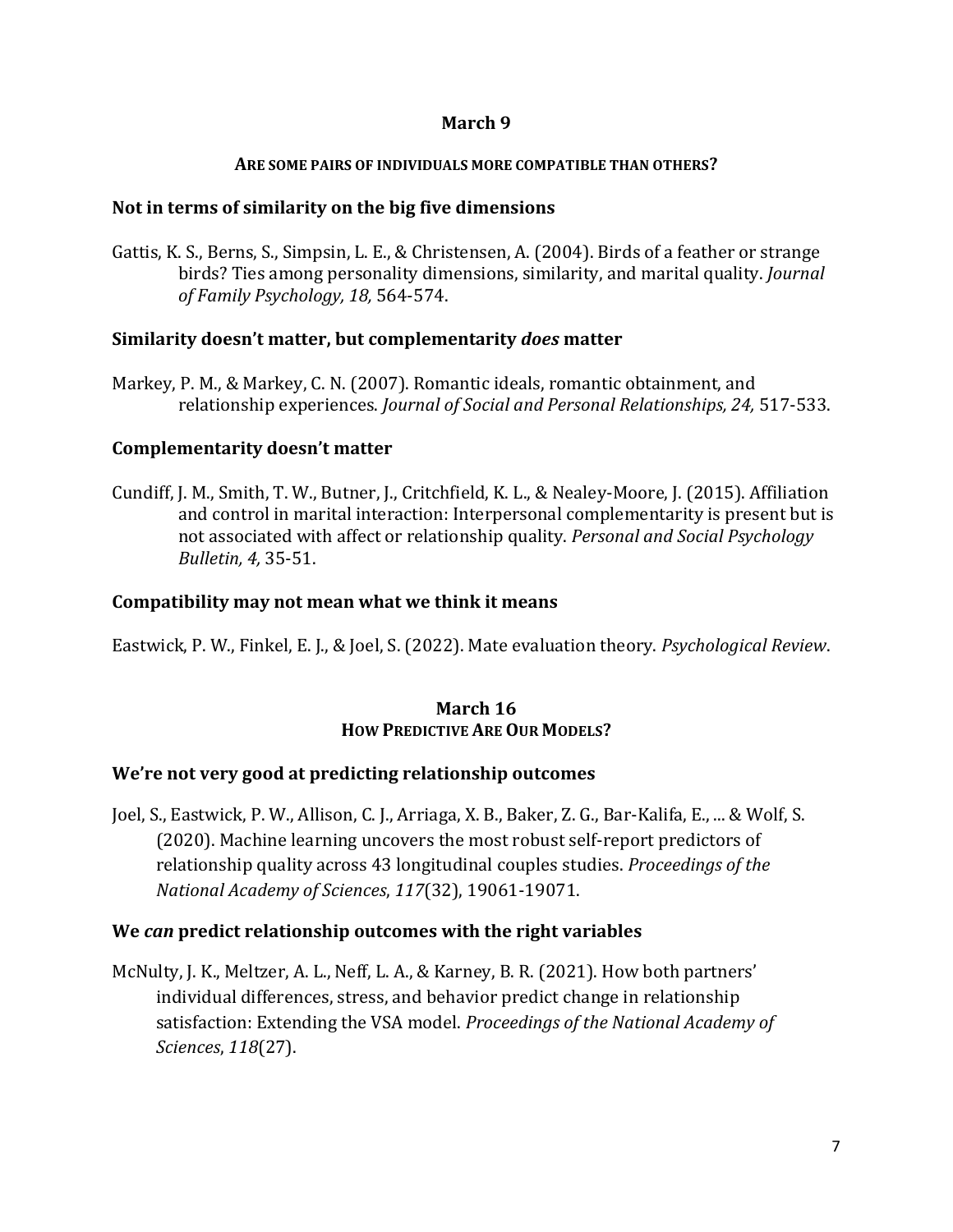#### **Wait: what even are these variables?**

Ribotta, B., Silan, M. A., Dujols, O., Bellemin, R., & IJzerman, H. (2021, December 15). *Lack of Construct Validity and Item-Content Overlap in the Assessment of Romantic Relationship Quality.* https://doi.org/10.31234/osf.io/w32dc

#### **March 23 HOW DO SOCIAL NETWORKS SHAPE RELATIONSHIPS?**

#### **Social network approval is good for your relationship**

Agnew, C. R., Loving, T. J., & Drigotas, S. M. (2001). Substituting the forest for the trees: Social networks and the prediction of romantic relationship state and fate. *Journal of personality and social psychology*, *81*(6), 1042.

#### **Social network disapproval is bad for your relationship**

Lehmiller, J. J., & Agnew, C. R. (2006). Marginalized relationships: The impact of social disapproval on romantic relationship commitment. *Personality and Social Psychology Bulletin*, *32*(1), 40-51.

#### **Social networks that fulfill your basic needs are… also bad for your relationship**

Machia, L. V., & Proulx, M. L. (2020). The diverging effects of need fulfillment obtained from within and outside of a romantic relationship. *Personality and Social Psychology Bulletin, 46(5),* 781-793.

#### **March 30 CAN PEOPLE BE ATTACHED TO MULTIPLE PARTNERS AT ONCE?**

#### **No, attachment to romantic partners is hydraulic**

Maner, J. K., Rouby, D. A., & Gonzaga, G. C. (2008). Automatic inattention to attractive alternatives: The evolved psychology of relationship maintenance. *Evolution and Human Behavior, 29,* 343-349.

#### **Yes, multiple romantic relationships can co-exist independently**

Mitchell, M. E., Bartholemew, K., & Cobb, R. J. (2014). Need fulfillment in polyamorous relationships. *Journal of Sex Research, 51,* 329-339.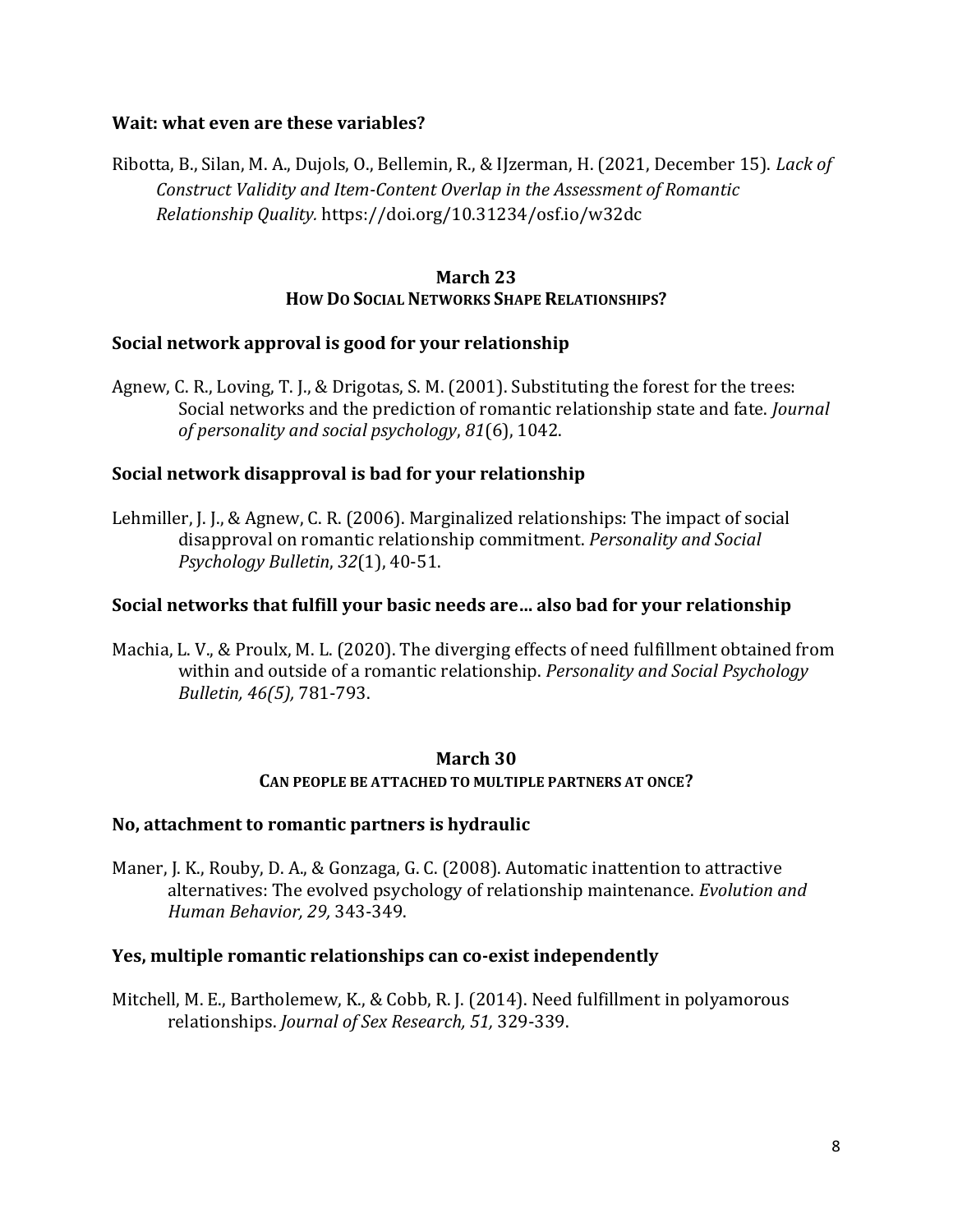#### **Yes, and open relationships may confer unique benefits**

Moors, A. C., Matsick, J. L., & Schechinger, H. A. (2017). Unique and shared relationship benefits of consensually non-monogamous and monogamous relationships. *European Psychologist*.

#### **Opening up a relationship has little impact on wellbeing either way**

Murphy, A. P., Joel, S., & Muise, A. (2021). A prospective investigation of the decision to open up a romantic relationship. *Social Psychological and Personality Science*, *12*(2), 194-201.

## **April 6 HOW DO PEOPLE EXPERIENCE** *NOT* **BEING IN A RELATIONSHIP?**

#### **Single individuals are not as happy as coupled people**

Diener, E., Gohm, C. L., Suh, E., & Oishi, S. (2000). Similarity of the relations between marital status and subjective well-being across cultures. *Journal of Cross-Cultural Psychology*, *31*(4), 419-436.

#### **…because singles are discriminated against**

Girme, Y. U., Sibley, C. G., Hadden, B. W., Schmitt, M. T., & Hunger, J. M. (2022). Unsupported and Stigmatized? The Association Between Relationship Status and Well-Being Is Mediated by Social Support and Social Discrimination. *Social Psychological and Personality Science*, *13*(2), 425-435.

#### **… and unless their sex lives are satisfying**

Park, Y., Impett, E. A., & MacDonald, G. (2021). Singles' sexual satisfaction is associated with more satisfaction with singlehood and less interest in marriage. *Personality and Social Psychology Bulletin, 47(5),* 741–752.

## **There's a lot of within-group variability, really**

Girme, Y. U., Park, Y., & MacDonald, G. (2022). *Coping or Thriving? A Review of Intrapersonal, Interpersonal, and Societal Factors Associated with Well-Being in Singlehood*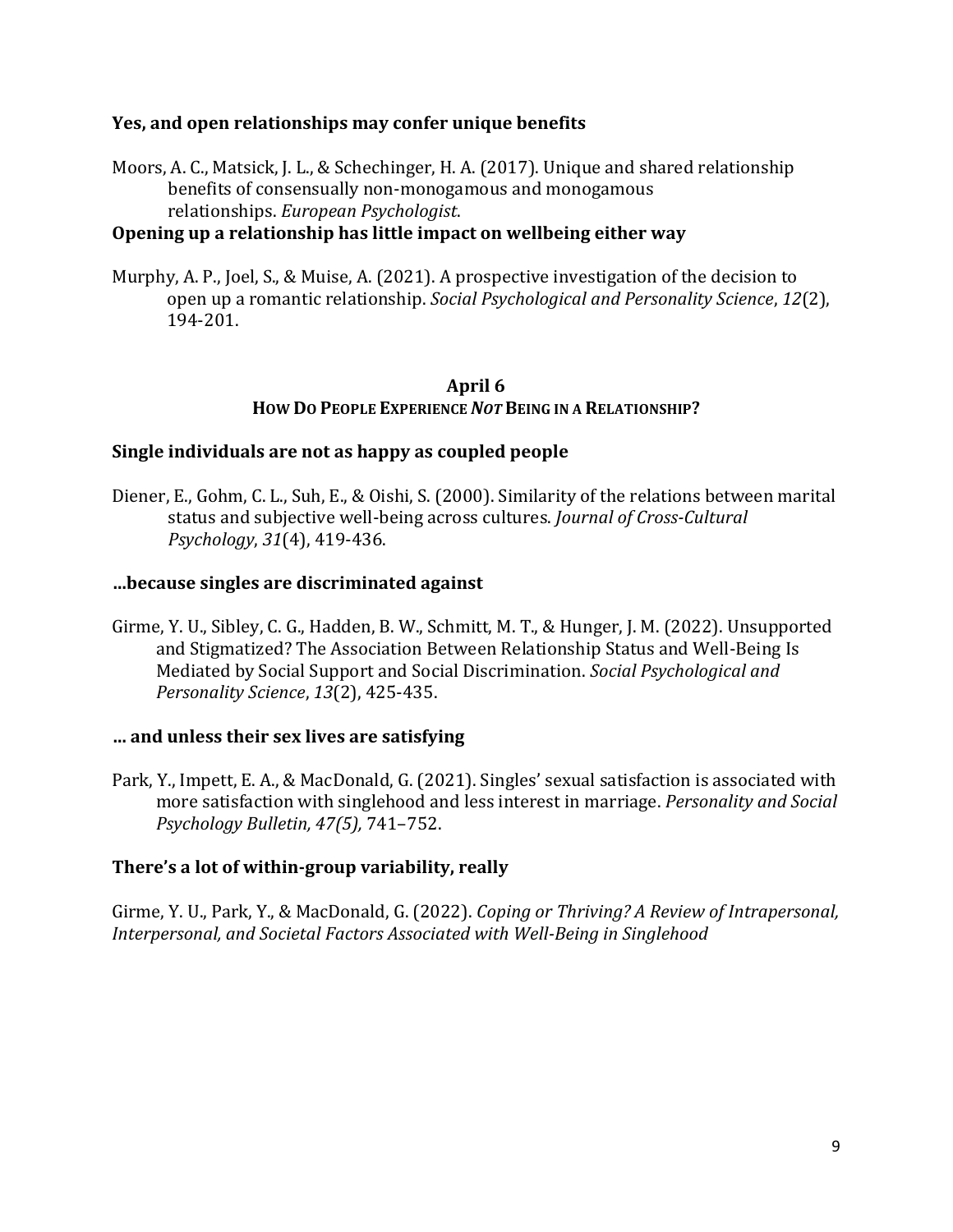# **Statement on Academic Offences**

Scholastic offences are taken seriously and students are directed to read the appropriate policy, specifically, the definition of what constitutes a Scholastic Offence, at the following Web site:

[http://www.uwo.ca/univsec/pdf/academic\\_policies/appeals/scholastic\\_discipline\\_grad.pd](http://www.uwo.ca/univsec/pdf/academic_policies/appeals/scholastic_discipline_grad.pdf) [f](http://www.uwo.ca/univsec/pdf/academic_policies/appeals/scholastic_discipline_grad.pdf)

Additionally, if written work will be assigned in the course and plagiarism-checking software might be used, the following statement to this effect must be included in the course outline:

All required papers may be subject to submission for textual similarity review to the commercial plagiarism-detection software under license to the University for the detection of plagiarism. All papers submitted for such checking will be included as source documents in the reference database for the purpose of detecting plagiarism of papers subsequently submitted to the system. Use of the service is subject to the licensing agreement, currently between The University of Western Ontario and Turnitin.com [\(http://www.turnitin.com\)](http://www.turnitin.com/).

If computer-marked multiple-choice tests and/or exams will be given, and software might be used to check for unusual coincidences in answer patterns that may indicate cheating, the following statement must be added to course outlines:

Computer-marked multiple-choice tests and/or exams may be subject to submission for similarity review by software that will check for unusual coincidences in answer patterns that may indicate cheating.

# **Health/Wellness Services**

Students who are in emotional/mental distress should refer to Mental Health@Western <http://www.uwo.ca/uwocom/mentalhealth/> for a complete list of options about how to obtain help.

# **Accessible Education Western (AEW)**

Western is committed to achieving barrier-free accessibility for all its members, including graduate students. As part of this commitment, Western provides a variety of services devoted to promoting, advocating, and accommodating persons with disabilities in their respective graduate program.

Graduate students with disabilities (for example, chronic illnesses, mental health conditions, mobility impairments) are strongly encouraged to register with Accessible Education Western (AEW), a confidential service designed to support graduate and